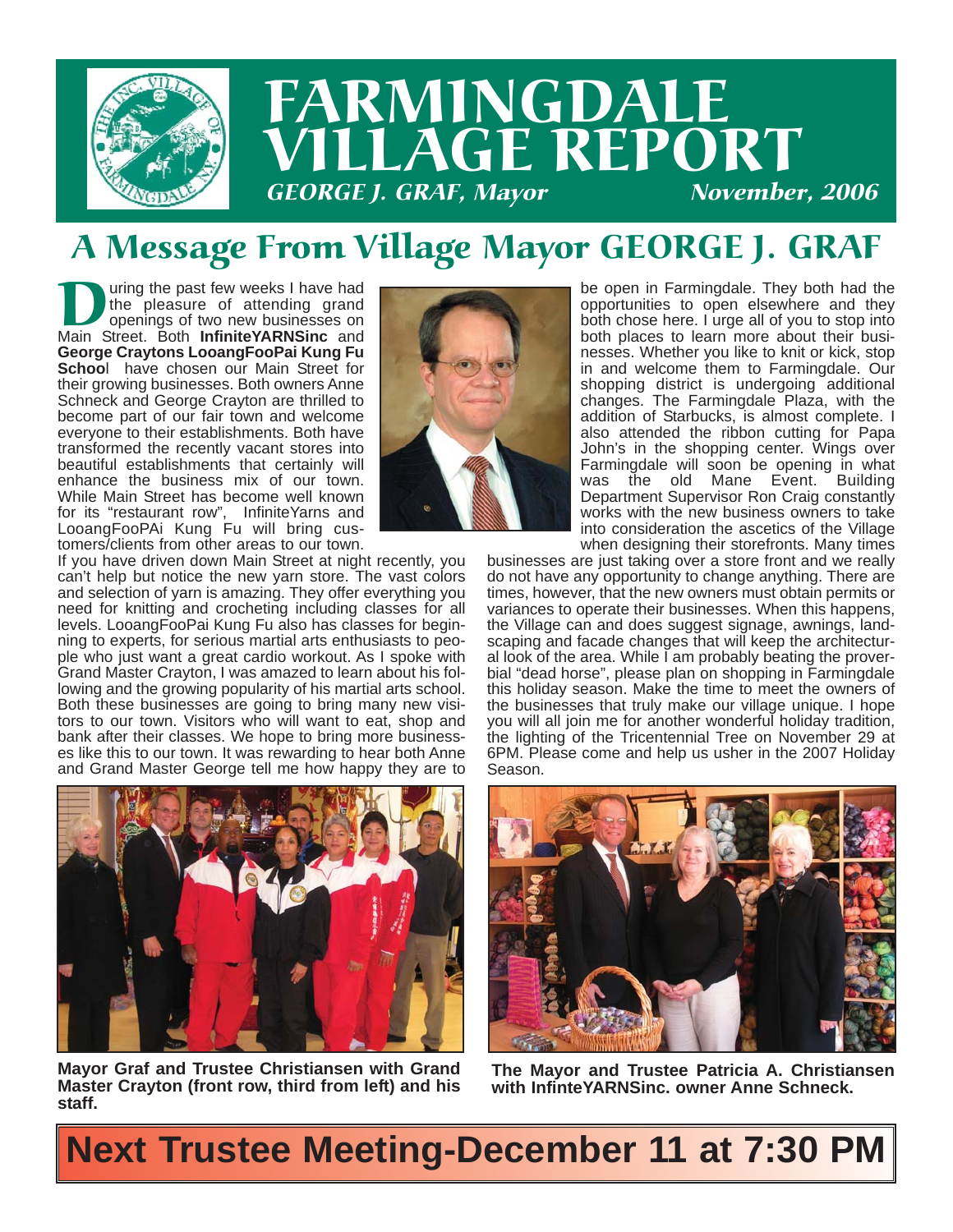

# VETERANS DAY 2006



**Village Officials help commemorate Veterans Day. L-r: Village Trustees Tom Langon, Village Trustee Patricia A. Christiansen, VFW 516 Commander Doug Makoski, NY National Guard Colonial Neidich Ryder, Retired Command Sergeant Major Robert Bucaria, NY National Guard Deputy Commander Stephen Bucaria, Village of Farmingdale Mayor George Graf, VFW NY Vice Chairman Bob Fullum.**







**Our local veterans and Cub Scouts joined together to remember and honor all those who have served and are serving our country.**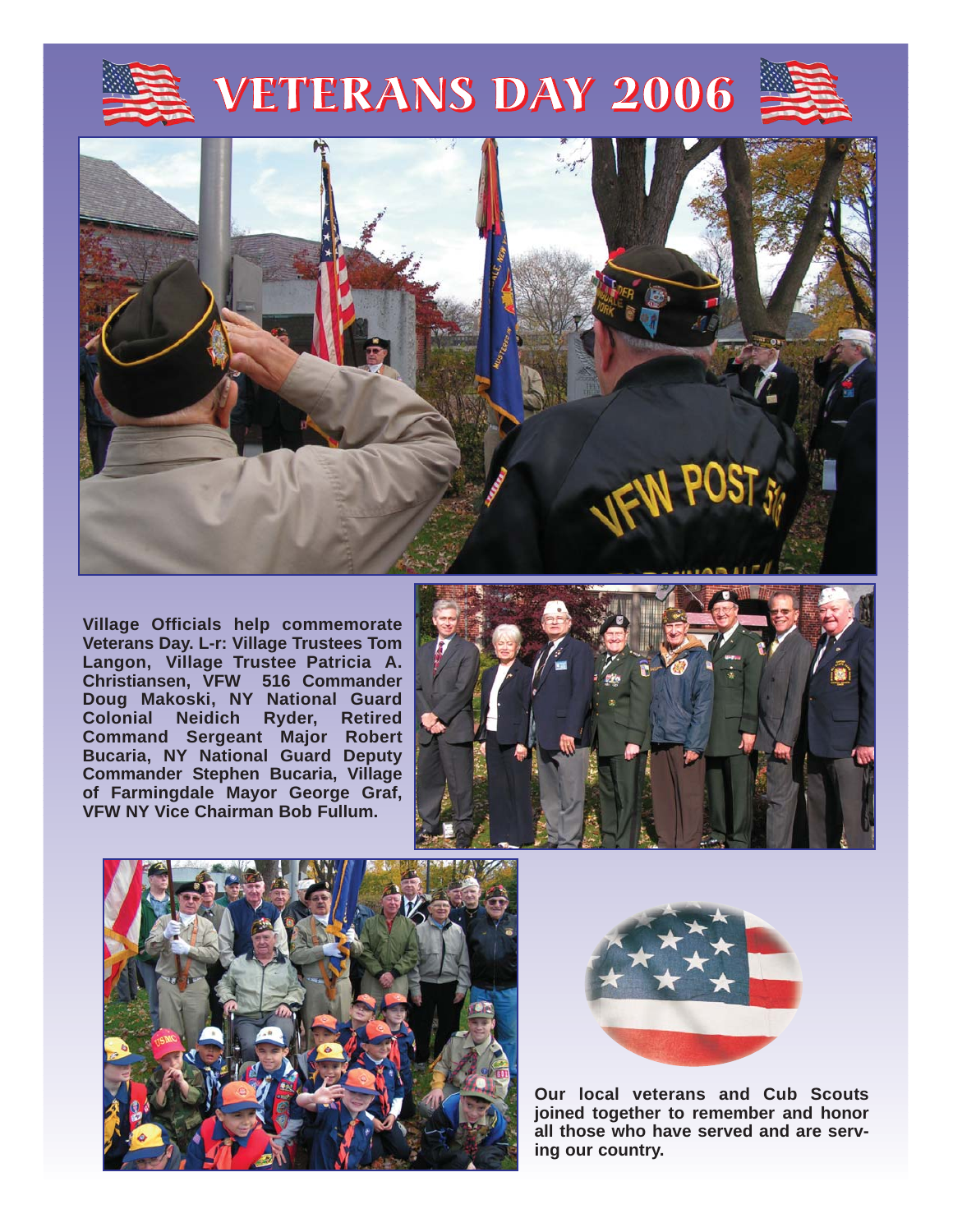

### Moody's Upgrades Village Credit Rating

Village Mayor George Graf is pleased to announce that Moody's Investors Service has upgraded the village's credit rating to "A3" from "Baa1". This bond rating upgrade allows the Village to take advantage of more favorable interest rates offered in the municipal bond market. Moody's cited the vastly improved financial position of the Village since its last rating in 2001 and particularly the last 2.5 years. The implementation of improved cost controls, purchasing practices, management changes, conservative budget practices and a commitment toward continuing to grow the Villages general fund balances were all major issues cited for the favorable rating.

#### Farrell Appointed Acting Village Justice



Mayor Graff recently appointed Eileen Farrell as acting Village Justice. Ms. Farrell, her husband Tom Lavelle and their two children Billy (25) and Patrick (24) have lived in the Village of Farmingdale for 24 years. Ms. Farrell graduated from St. John's University School of Law in 1987. She worked in the litigation bureau of the Nassau County Attorney's Office from 1988-1990. She was a partner in the Mineola

law firm of Agoglia, Fassberg, Holland & Crowe, PC from 1990- 2003. She presently is a trial attorney with the firm of White, Quinlan & Staley, LLP in Garden City. Ms. Farrell was originally appointed as the Acting Village Justice by Mayor Willis Carman in January 1989 remaining in that position for 14 years. The Acting Justice fills in when the sitting Justice is not available.



#### Village Grants Verizon Franchise

On October 16th, 2006 the Board of Trustees adopted a local law granting to Verizon a franchise to permit them to supply cable television as part of their FOIS system to residents and businesses in Farmingdale. Verizon's FIOS system is their fiber optic transmission of cable and telephone lines to their customers. The franchise and the cable television contract signed with the Village allow Verizon to compete directly with Cablevision within the Village. A number of municipalities within the State have now given a franchise to Verizon with the belief that additional cable television carriers will enhance competition, reducing rates and improving services to customers. The public hearings were well attended by residents who strongly supported the Board's action. Mayor Graf commented, "While we were not the first municipality to be able to bring choice in cable television to our residents, we were right up there. Once Verizon was able to demonstrate that their installation of their fiber network was well under way, the Board of Trustees knew that we should move quickly to get the competition between Verizon and Cablevision under way. We owed this to our residents. I wish to thank my fellow Trustees and staff in making choice a reality in Farmingdale." The franchise and contract must be approved by the New York State Public service Commission at their November meeting.

#### FBHS Installation Dinner



**Mayor George J. Graf (second from left) and Trustee Patricia A. Christiansen (fourth from right) recently attended the 43rd annual Installation Dinner of the Farmingdale-Bethpage Historical Society. Dr. John Staudt (far right) of the Department of History, Hofstra University was the speaker and installing officer. Others shown (left to right) are James McCullagh, FBHS trustee; Jo Ann Krapp, FBHS trustee; Frank Bondietti, treasurer; Dolores McAfee and Jo Anne Bihary, FBHS trustees; Mildred Johnston, FBHS vicepresident; and William Johnston, village historian.**

### Kiwanis Rag-a-muffin Parade

Despite the winds and on and off drizzle, more than thirty Rag-A-Muffins took part in the Annual Kiwanis Rag-A Muffin parade. Because of the weather conditions the parade was limited to the Village Green instead of the customary march down Main Street. The spirit and enthusiasm was still there as the little tikes paraded around the Village Green sidewalks oblivious to the blustery conditions. The parade ended under the gazebo where the judges made their final decisions for the various costume winners. The Village would like to thank the Kiwanis Club, its members and its President Rosemary Trudden for organizing this event.



**Village of Farmingdale Mayor George Graf (back L) and Village Trustee Patricia A. Christiansen (back r) are shown with Kiwanis President Rosemarie Trudden (back 2nd left) and some of the marchers.**